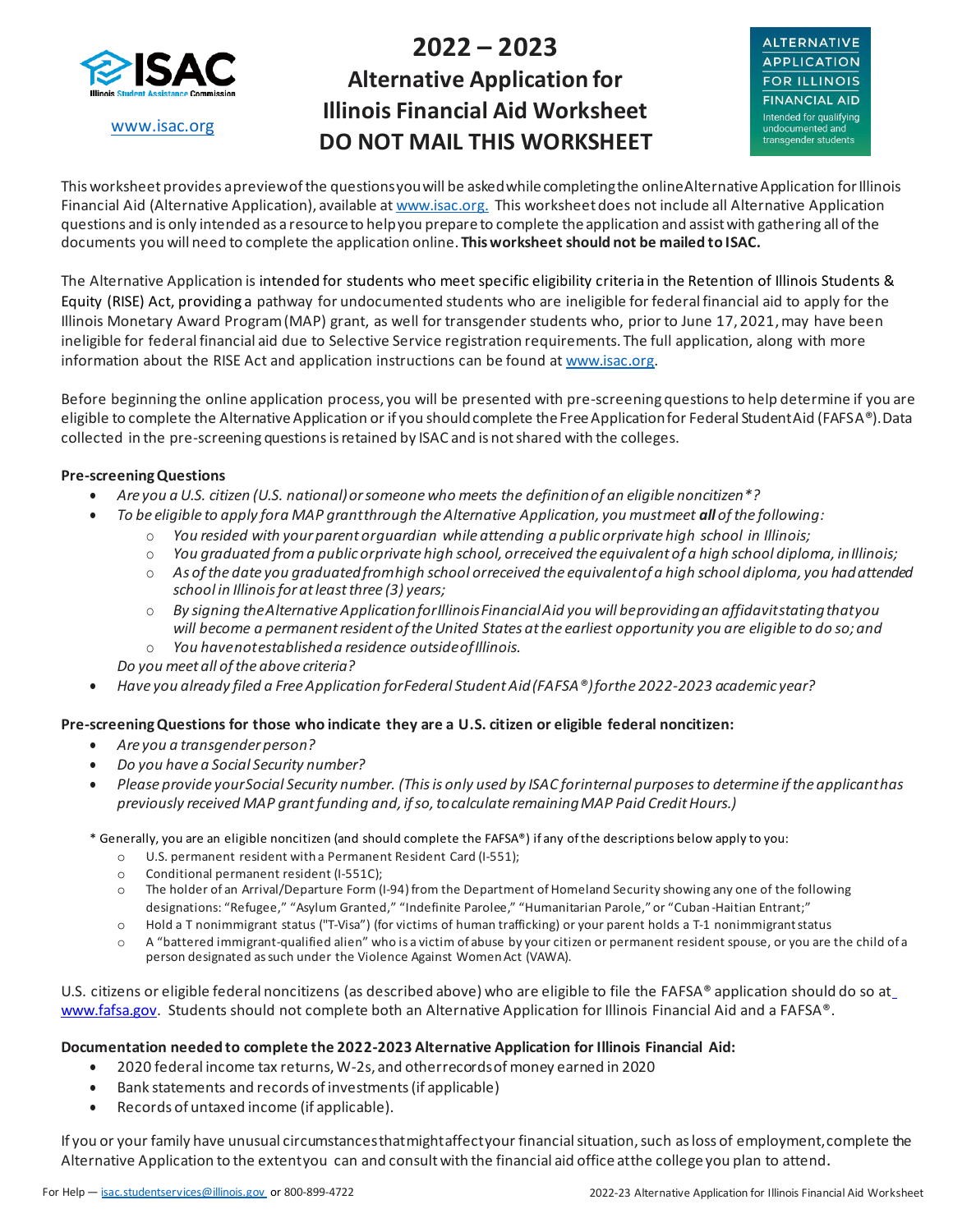# **2022 – 2023 Alternative Application for Illinois Financial Aid Worksheet**

# **STUDENT INFORMATION**

**Do not mail this worksheet.** Use it only to collect information before completing the Alternative Application online at [www.isac.org.](http://www.isac.org/) You can add up to 10 colleges on the online Alternative Application. The colleges you list will receive your information on the nextbusiness day after your application is submitted. The AlternativeApplication is only for colleges located in

# **Student's Last Name First Name Middle Initial**

**\_\_\_\_\_\_\_\_\_\_\_\_\_\_\_\_\_\_\_\_\_\_\_\_\_\_\_\_\_\_\_ \_ \_ \_ \_\_\_\_\_\_\_\_\_\_\_ \_\_\_\_\_\_\_\_\_\_\_\_\_\_ \_ \_ \_ \_\_\_\_\_\_\_\_\_**

Provide your full legal name. If your name has a suffix, such as Jr. or III, include a space between your last name and suffix.

In Section 1 of the application, you will also be asked to provide your permanent mailing address, date of birth, driver's li cense number (if you have one) and state of residence.

| Student Marital Status (check one of the following):<br>$\bigcirc$ I am single<br>$\bigcirc$ I am married/remarried<br>I am separated<br>I am divorced or widowed<br>You will be asked to provide information about your spouse if you are married or remarried.<br><b>E-mail Address:</b><br>To begin the online application process, you will need your own, individual e-mail address to create a Student Profile. You are encouraged to use<br>a personal e-mail address rather than a school provided e-mail address that could potentially change if you change schools. Your Student Profile<br>e-mail address will be automatically pre-populated in Section 1 of the application. The e-mail address submitted on the application is the e-mail |  |  |
|----------------------------------------------------------------------------------------------------------------------------------------------------------------------------------------------------------------------------------------------------------------------------------------------------------------------------------------------------------------------------------------------------------------------------------------------------------------------------------------------------------------------------------------------------------------------------------------------------------------------------------------------------------------------------------------------------------------------------------------------------------|--|--|
|                                                                                                                                                                                                                                                                                                                                                                                                                                                                                                                                                                                                                                                                                                                                                          |  |  |
|                                                                                                                                                                                                                                                                                                                                                                                                                                                                                                                                                                                                                                                                                                                                                          |  |  |
|                                                                                                                                                                                                                                                                                                                                                                                                                                                                                                                                                                                                                                                                                                                                                          |  |  |
| address that ISAC will send your Personal Identification Number (PIN) to, which you will need to electronically sign your application. Please note<br>that if you update the e-mail address on the application, it will not automatically update on your Student Profile. You will still need to use the<br>Student Profile e-mail address to log back into the application should you need to retum to make updates or corrections. Applicants are<br>encouraged to use the same e-mail address for the Student Profile and on the application.                                                                                                                                                                                                         |  |  |
| <b>Education Background</b>                                                                                                                                                                                                                                                                                                                                                                                                                                                                                                                                                                                                                                                                                                                              |  |  |
| $O$ Middle school/Jr. high<br>Highest school completed by Parent 1:<br>$\bigcirc$ High school<br>O College or beyond<br>Other/unknown<br>$\bigcirc$ Middle school/Jr. high<br>$\bigcirc$ High school<br>College or beyond<br>Highest school completed by Parent 2:<br>$\bigcirc$ Other/unknown<br>(These questions about your parents' education are asked because some financial aid is offered based on the level of schooling your parents                                                                                                                                                                                                                                                                                                            |  |  |
| completed; however, this does not apply to the Illinois Monetary Award Program (MAP) grant.)                                                                                                                                                                                                                                                                                                                                                                                                                                                                                                                                                                                                                                                             |  |  |
| What will your high school completion status be when you (the student) begin college in the 2022-2023 school year?                                                                                                                                                                                                                                                                                                                                                                                                                                                                                                                                                                                                                                       |  |  |
| Diploma from an Illinois high school<br>GED from an Illinois Community College Board-approved provider                                                                                                                                                                                                                                                                                                                                                                                                                                                                                                                                                                                                                                                   |  |  |
| Home Schooled in Illinois<br>None of the above                                                                                                                                                                                                                                                                                                                                                                                                                                                                                                                                                                                                                                                                                                           |  |  |
| STUDENT DEPENDENCY STATUS -- Check any that apply to you<br>If you can check any of the following, you will not have to provide parental information. If you cannot check any of the following, you are<br>considered a dependent student for application purposes and you will need to provide parental information.                                                                                                                                                                                                                                                                                                                                                                                                                                    |  |  |
| O<br>I was born before<br>О<br>I am married.<br>O<br>In 2022-23, I will be working on a master's or doctorate<br>program (e.g. MA, MBA, MD, JD, PhD, EdD, graduate certificate).<br>January 1, 1999.                                                                                                                                                                                                                                                                                                                                                                                                                                                                                                                                                     |  |  |
| I am a veteran of the U.S.<br>I now have or will have children for whom I will provide more<br>O<br>I am serving on active duty in<br>O<br>$\circ$<br>the U.S. Armed Forces.<br>Armed Forces.<br>than half of their support between July 1, 2022 and<br>June 30, 2023.                                                                                                                                                                                                                                                                                                                                                                                                                                                                                   |  |  |
| Since I turned age 13, both of<br>$\circ$<br>I was in foster care since<br>O<br>I have dependents (other than children or my spouse) who live<br>$\circ$<br>my parents were deceased.<br>with me and I provide more than half of their support).<br>turning age 13.                                                                                                                                                                                                                                                                                                                                                                                                                                                                                      |  |  |
| I was a dependent or ward of<br>I am currently or I wasin<br>$\circ$<br>I am currently or I was an<br>$\circ$<br>O<br>O<br>I am homeless or I am at<br>the court since turningage 13.<br>emancipated minor.<br>legal guardianship.<br>risk of being homeless.                                                                                                                                                                                                                                                                                                                                                                                                                                                                                            |  |  |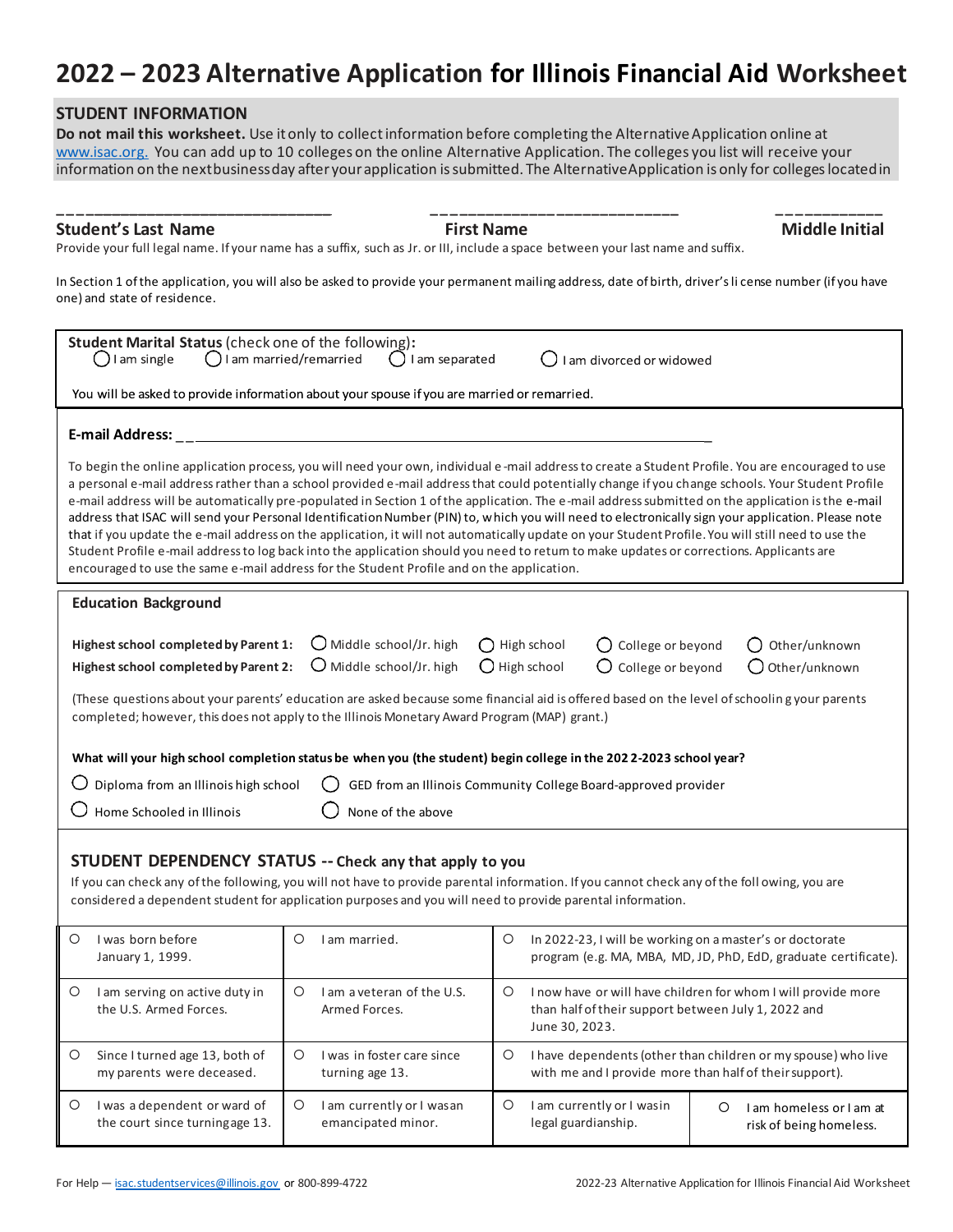# **STUDENT FINANCIAL INFORMATION (Section 2 on the Application)**

You will need your 2020 tax returns, W-2 forms, or other 2020 income information to complete the Alternative Application.

| For 2020, have you (the student) completed your IRS income tax return or another tax return?<br>I have already completed my tax return<br>Ő<br>O<br>I will file, buthave not yet completed my tax return<br>I am not going to file a 2020 income tax return<br>O                                                                                                                                                                                                                                                                                                                                                                                                                                                                                |                                                                                                                                                                                                                                                  |  |
|-------------------------------------------------------------------------------------------------------------------------------------------------------------------------------------------------------------------------------------------------------------------------------------------------------------------------------------------------------------------------------------------------------------------------------------------------------------------------------------------------------------------------------------------------------------------------------------------------------------------------------------------------------------------------------------------------------------------------------------------------|--------------------------------------------------------------------------------------------------------------------------------------------------------------------------------------------------------------------------------------------------|--|
|                                                                                                                                                                                                                                                                                                                                                                                                                                                                                                                                                                                                                                                                                                                                                 |                                                                                                                                                                                                                                                  |  |
|                                                                                                                                                                                                                                                                                                                                                                                                                                                                                                                                                                                                                                                                                                                                                 |                                                                                                                                                                                                                                                  |  |
|                                                                                                                                                                                                                                                                                                                                                                                                                                                                                                                                                                                                                                                                                                                                                 |                                                                                                                                                                                                                                                  |  |
|                                                                                                                                                                                                                                                                                                                                                                                                                                                                                                                                                                                                                                                                                                                                                 |                                                                                                                                                                                                                                                  |  |
| What was your (and spouse's) adjusted gross income for 2020?                                                                                                                                                                                                                                                                                                                                                                                                                                                                                                                                                                                                                                                                                    |                                                                                                                                                                                                                                                  |  |
| Skip this question if you or your spouse did not file taxes. Adjusted gross income is<br>\$                                                                                                                                                                                                                                                                                                                                                                                                                                                                                                                                                                                                                                                     |                                                                                                                                                                                                                                                  |  |
| on IRS Form 1040-line 11.                                                                                                                                                                                                                                                                                                                                                                                                                                                                                                                                                                                                                                                                                                                       |                                                                                                                                                                                                                                                  |  |
| The following questions ask about earnings (wages, salaries, tips, etc.) in 2020. Answer the questions whether or not a tax return was filed.<br>This information may be on the W-2 forms or on IRS Form 1040 -- line 1 + Schedule 1-- lines 3 + 6 + Schedule K-1 (IRS Form 1065)-Box 14<br>(Code A). If any individual earning item is negative, do not include that item in your calculation.                                                                                                                                                                                                                                                                                                                                                 |                                                                                                                                                                                                                                                  |  |
| How much did you earn fromworking in 2020?<br>\$                                                                                                                                                                                                                                                                                                                                                                                                                                                                                                                                                                                                                                                                                                |                                                                                                                                                                                                                                                  |  |
| $\bigcirc$ Check here if you are a dislocated worker                                                                                                                                                                                                                                                                                                                                                                                                                                                                                                                                                                                                                                                                                            |                                                                                                                                                                                                                                                  |  |
| How much did your spouse earn from working in 2020?<br>\$                                                                                                                                                                                                                                                                                                                                                                                                                                                                                                                                                                                                                                                                                       |                                                                                                                                                                                                                                                  |  |
| $\bigcirc$ Check here if your spouse is a dislocated worker                                                                                                                                                                                                                                                                                                                                                                                                                                                                                                                                                                                                                                                                                     |                                                                                                                                                                                                                                                  |  |
| In 2020 or 2021, did anyone in your household receive: (Check all that apply.)<br>$\circ$<br>Medicaid<br>O<br>Supplemental Security Income(SSI)<br>O<br>Supplemental Nutrition Assistance Program (SNAP)<br>O<br>Free or Reduced Price School Lunch<br>$\circ$<br>Temporary Assistance for Needy Families (TANF)<br>O<br>Special Supplemental Nutrition Program for Women, Infants and Children (WIC)<br>Did you (and/or your spouse) have any of the following items in 2020?<br>Check all that apply. Once online, you will be asked to report amounts you (and/or your spouse) have paid or received.                                                                                                                                        |                                                                                                                                                                                                                                                  |  |
|                                                                                                                                                                                                                                                                                                                                                                                                                                                                                                                                                                                                                                                                                                                                                 |                                                                                                                                                                                                                                                  |  |
| <b>Additional Financial Information</b><br>Untaxed Income<br>O<br>Payments to tax-deferred pension and<br>American Opportunity Tax Credit or Lifetime<br>O<br>О<br>Learning Tax Credit<br>savings plans<br>O<br>Child support paid<br>Child support received<br>О<br>Ю<br>Taxable earnings from work-study, assistantships<br>O<br>IRA deductions and payments to self-<br>Ю<br>О<br>or fellowships<br>employed SEP, SIMPLE and Keogh<br>Tax exempt interest income<br>O<br>Taxable grant and scholarship aid reported<br>O<br>disability benefits<br>to the IRS as income<br>Untaxed portions of IRA distributions<br>O<br>Ю<br>Combat pay or special combat pay<br>O<br>and pensions<br>behalf<br>Cooperative education program earnings<br>O | Housing, food and other living<br>allowances paid to members of the<br>military, clergy and others<br>Veterans noneducation benefits<br>Other untaxed income not reported,<br>such as workers' compensation or<br>Money received or paid on your |  |
| <b>Student Asset Questions:</b><br>As of the date you complete the Alternative Application, what is the total current<br>\$<br>balance of your cash, savings and checking accounts?<br>As of the date you complete the Alternative Application, what is the net<br>$\bullet$<br>worth of your investments, including real estate? Don't include the<br>\$<br>home in which you live. Net worth means current value minus debt<br>owed.<br>\$<br>As of the date you complete the Alternative Application, what is the net                                                                                                                                                                                                                        |                                                                                                                                                                                                                                                  |  |
| worth of your current businesses and/or investment farms? Don't<br>include farms or family businesses with 100 or fewer full-time or full-                                                                                                                                                                                                                                                                                                                                                                                                                                                                                                                                                                                                      |                                                                                                                                                                                                                                                  |  |

# **Do not mail this worksheet. Go t[o www.isac.org](http://www.isac.org/) to complete and submit your application.**

You can also talk with your college's financial aid office about other types of financial aid that may be available.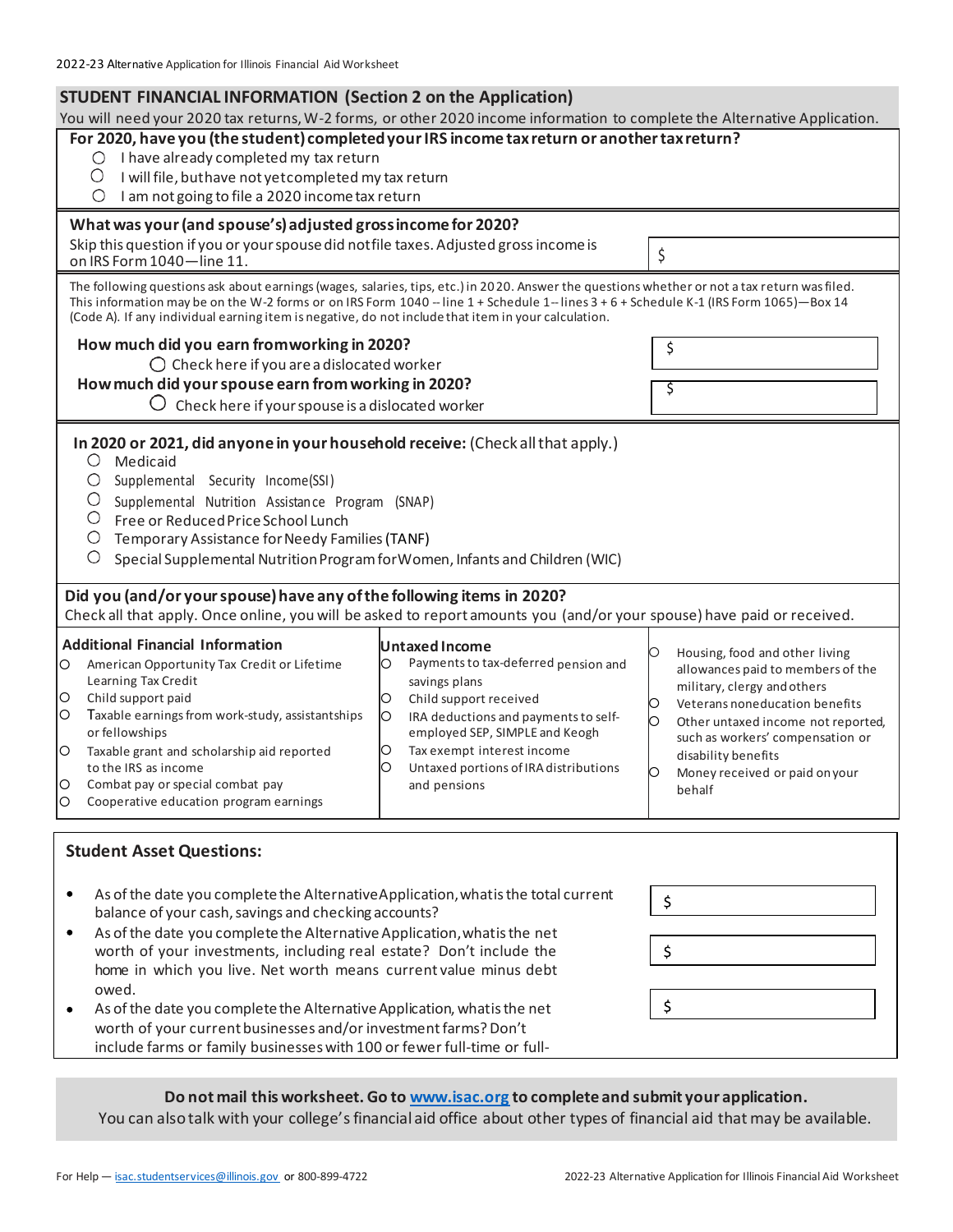# 2022-23 Alternative Application for Illinois Financial Aid Worksheet **PARENT INFORMATION** Who is considered a parent? "Parent" refers to a biological or adoptive parent. Grandparents, foster parents, legal guardians, siblings, and uncles or aunts are not considered parents on this form unless they have legally adopted you. In case of divorce or separ ation, give information about the parent you lived with most in the last 12 months. If you did not live with one parent more than the other, give information about the parent who provided you the most financial support during the last 12 months or during the most recent year you received support. If your divorced or widowed parent has remarried, also provide information about your stepparent. **Providing Parent 1 information? You will need: Providing Parent 2 information? You will need:** Parent1 (father/mother/stepparent) Social Security Parent2 (father/mother/stepparent) Social number, if they have one Security number, if they have one Parent1 (father/mother/stepparent) name Parent2 (father/mother/stepparent) name Parent 1 (father/mother/stepparent) date of birth Parent 2 (father/mother/stepparent) date of birth Check here if Parent 1 is a dislocated worker Check here if Parent 2 is a dislocated worker **E-mail Address:** \_ \_ If you are a dependent student, your parent will need to provide an e -mail address on the application, and it cannotbe the same e-mail address as the student's e-mail address. The parent e-mail address submitted on the application is the e-mail address to which ISAC will send the parent's Personal Identification Number (PIN), which the parent will need to electronically sign the application. **For 2020, have your parents completed an IRS income tax return or another tax return?** My parents have already completed a 2020 tax return My parents will file, buthave not yet completed a 2020 tax return My parents are not going to file an income tax return **What was your parents' adjusted gross income for 2020?** Skip this question if your parents did not file taxes. Adjusted gross income is on  $\zeta$ IRS Form 1040—Line11 The following questions ask about earnings (wages, salaries, tips, etc.) in 2020. Answer the questions whether or not a tax return was filed. This information may be on the W-2 forms or on IRS Form 1040-line 1 + Schedule 1-lines 3 + 6 + Schedule K-1 (IRS Form 1065)-Box 14 (Code A). If any individual earning item is negative, do not include that item in your calculation. \$ **How much did Parent 1 earn from working in 2020? How much did Parent 2 earn from working in 2020? S Parent's Asset Questions:** • As of the date you complete the Alternative Application, what is your parents'total  $\begin{array}{c} \text{current balance of cash, savings and checking accounts?} \end{array}$ • As of the date you complete the Alternative Application, what isthe net worth of your parents' investments, including real estate? Don't include the home in which  $\zeta$ your parents live. Net worth means current value minus debt owed. As of the date you complete the Alternative Application, what is the net worth of your parents' current businesses and/or investment farms? Don't include farms or  $\vert \xi \rangle$ family businesses with 100 or fewer full-time or full-time equivalent employees.

#### **Additional Financial Information** American Opportunity Tax Credit or Lifetime Learning Tax Credit O Child support paid O Taxable earnings from work-study, assistantships orfellowships Taxable grant and scholarship aid reported to the IRS as income Combat pay or special combat pay Cooperative education program earnings **Untaxed Income** Paymentsto tax-deferred pension and savings plans O Child support received IRA deductions and paymentsto selfemployed SEP, SIMPLE and Keogh Tax exempt interest income O Untaxed portions of IRA distributions and pensions O Housing, food and other living allowances paid to members of the military, clergy and others Veterans noneducation benefits  $\circ$  Other untaxed income not reported, such as workers' compensation or disability benefits O Money received or paid on your behalf

**Do not mail this worksheet. Go t[o www.isac.org](http://www.isac.org/) to complete and submit your application.**

You can also talk with your college's financial aid office about other types of financial aid that may be available.